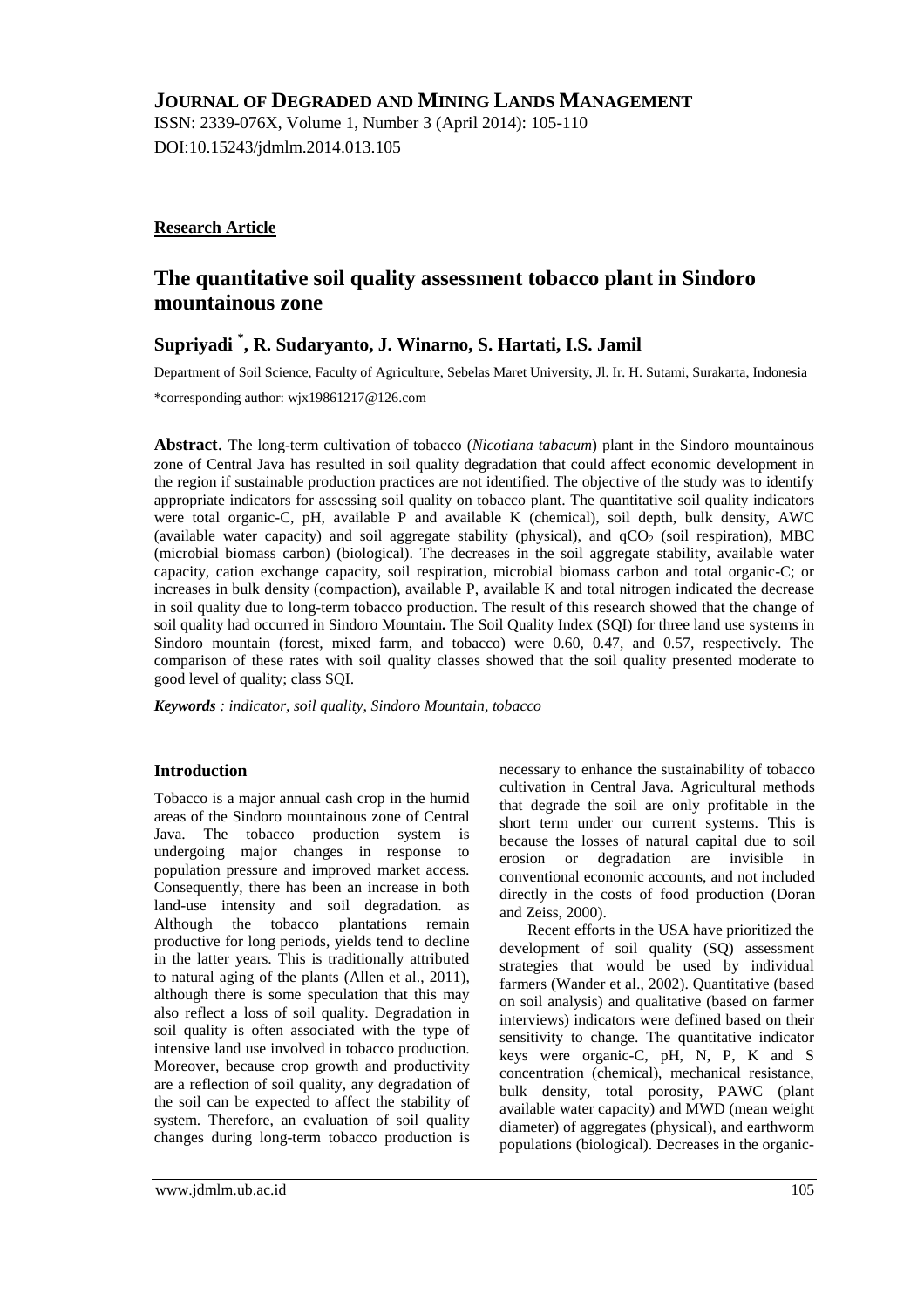C, N, K and S content, pH, total porosity, PAWC, MWD and earthworm populations, or increases in bulk density and mechanical resistance (compaction) indicated a decrease in soil quality due to long-term tea production (Dang, 2007).

Soil quality indicators must provide a sensitive and timely measure of the soil's ability to function and be able to identify whether the change in soil quality is induced by natural processes or it occurs because of management (Doran and Parkin, 1994). Quantitative assessments involve analytical data (Harris and Bezdicek, 1994). Several techniques or methods that have been developed by many workers to quantify soil quality indicators were the comparative approach (Pierce and Larson, 1994), dynamic approach using statistical quality control procedures (Pierce and Larson, 1994; Pierce and Gilliand, 1997), computer models (Larson and Pierce, 1994; Burger and Kelting, 1998), multiscale approach (Karlen et al., 1997) and performance-based scale index (Doran and Parkin, 1994). Among these methods, monitoring of dynamic of soil properties is a very important method because these properties are always in state of flux as they respond to environmental and management forces (Pierce and Larson, 1994).

The objective of this study was to identify appropriate indicators for assessing the impact of long-term tobacco cultivation on soil quality in the Sindoro mountainous zone of Central Java.

# **Materials and Methods**

### *Study site and soil sampling procedures*

The study was conducted during 2007-2008 in the Parakan and Ngadirejo Districts of Temanggung Regency, the largest tobacco area in the Sindoro mountainous zone of Central Java covering an area of 1698.529 ha.. Geographically, the area is located at  $110\degree 01'00$  "- $110\degree 3'10''$  east longitude and  $7 \degree 16'00$  "-7  $\degree 19'50$ " south latitude. Slope of the site is gentle and approximate 10-15 %. The soils are moderately deep with little mixing of stones in the surface horizons. Soil parent material consists of Alluvium (on the landform plains material in the form of deposition of sand and clay deposits), sedimentary rocks (composed of marl, volcanic breccias, and volcanic ash), and volcanic (volcanic ash, andesite, basalt, andesite-liparit, and dacite).

The study was based on land use approach that represents an ecological time series of soil where the differences in land use are selected but not differences in environmental conditions (Dyck

and Cole, 1994). Based on such approach, field sites were selected based on native forest (control), tobacco cultivation, and mixed farm. Each land use class was replicated three times. Soil samples were collected from each land use system. Each soil sample was a composite of 5 sub-samples (0-30 cm soil dept) collected from an area of  $200 \text{ m}^2$  (20 m x 10 m) of agricultural land (tobacco and mixed farm) and  $100 \text{ m}^2$  (10 m x 10) m) of forest land. Finally, 30 composite samples were collected from three land use system, of which 12, 12, and 6 represented the mixed farm, tobacco, and forest soils, respectively. The soil samples were air-dried at room temperature for physical, chemical and biological properties. The analyses carried out were bulk density (Kim, 2005), soil aggregate stability (Kim, 2005), available water capacity (Coyne and Thompson, 2006), pH (Coyne and Thomson, 2006), cation exchange capacity (Blackmore et al., 1987), soil organic carbon (Anderson and Ingram, 1993), total nitrogen (Anderson and Ingram, 1993), available P (Blakemore et al., 1987), available K (Blakemore, 1987), soil respiration (Coyne and Thompson, 2006), and microbial biomass carbon (Coyne and Thompson, 2006).

## *Data Analysis*

In order to synthesize all of information provided by selected parameters, a soil quality index was calculated. According to Karlen et al. (2003), there are three steps in the elaboration of a quality index, i.e. definition of minimum data set (MDS); scoring of each indicator by mathematical functions; and data integration in index. The parameters obtained for each variable or indicator was analyzed in Principal Component Analyses (PCA) in order to identify the MDS. Principal components (PCs) with eigen value  $>1$  were selected for interpretation, and PCs receiving high eigen value and variable with a high weight or factor loading were considered to best represent the soil indicators (Andrews et al., 2004). After determining the weight of each determinant of soil quality, soil quality index (SQI) was calculated using the following equation :

$$
SQL = \sum_{i=1}^{n} (Wi X Si) (1)
$$

Where, SQI is the soil quality index,  $n =$  number of indicators included in the MDS, Wi is the PC weighting factor and Si is the indicator score for variable i. In the model, higher index scores indicate better soil quality or greater performance of soil function. Finally, the SQI was compared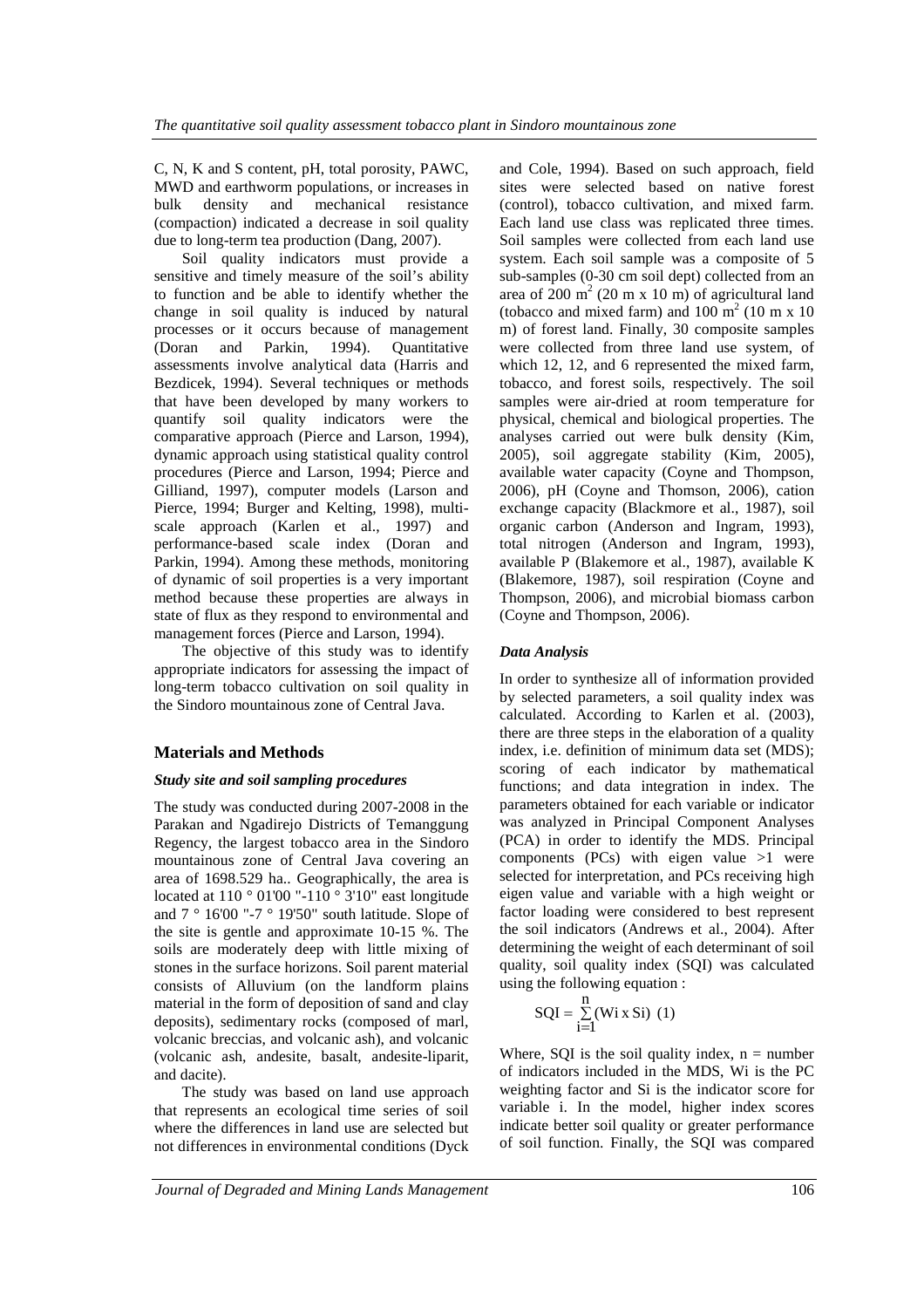with different classes of soil quality specified in Table 6. Data were subjected to statistical analysis using SPSS16.0

## **Results and Discussion**

### *Evaluation of soil quality indicators*

The variation of land use for soil quality indicators presented in Table 1 shows that there was no significant bulk density (BD) differences between the land uses (forest, mixed farms and tobacco). Soil aggregate stability (SAS) of the forest and tobacco soils were significantly higher than that of mixed farm soils (57.22%), but no significant differences was observed between the mixed farm and tobacco soils. Potential available water capacity of the forest (61.44%) and tobacco soil (59.55% ) were significantly higher than that of mixed farm soils (51.92%), but no significant differences were observed between the mixed farm and tobacco soils.

Total nitrogen, available phosphorus, available potassium, and cation exchange capacity were affected by the land use management. Total nitrogen content that ranged from 0.25 to 0.27 g/kg were significantly different ( $p \leq 0.05$ ) between land use management. Available phosphorus that ranged from 5.01 to 23.90 g/kg were significantly different ( $p \leq 0.05$ ) between land use management. Available potassium and CEC also showed significant differences ( $p \le 0.05$ ) between land use management. The pH value in mixed farm, tobacco, and forest soils, however, showed no significant differences. The total organic carbon (TOC) contents in mixed farm and tobacco soils were not significantly different, but they were significantly lowers than that of forest soils.

Significant lower level of microbial biomass carbon was found in mixed farm and tobacco soils compared with forest soils. The soil respiration  $(qCO<sub>2</sub>)$  presented a variation range from 0.47 to 0.67 mg/g/day were significant differences (p≤0.05) between land use management. No significant different was observed between forest, mixed farm and tobacco soils, although the forest soils showed higher in  $qCO<sub>2</sub>$  and TOC content.

### *The relationship between soil indicators*

Base on correlation analysis of the 12 soil indicators, is a soil physical, chemical, and biological indicators, resulted in a significant correlation in 14 of the soil attribute pairs (Table 2). Among the significant correlation indicator,

we found negative but significant linier relationships between these indicators. In this study, total organic C, pH and available water capacity is showing high correlation with soil respiration (q  $CO<sub>2</sub>$ ). Andrews et al. (2004) reported that total organic C and aggregate stability are ascending logistic or more is better functions on their role in soil fertility and structure stability. Available water holding capacity (AWC) more is better functions on water availability for crop productivity and biological activity.

The high total organic C is important for sustainability since is influences the soil quality. Total organic C showed a significant correlation with all the physical soil properties, the role of organic C in infiltration, water retention and water available. Sinha et al. (2014) reported that, the soil physical environment might affect for microbial activity in soil. Highly correlation with soil microbial biomass and the availability of labile nutrients such nitrogen, phosphorus and cation exchange capacity. Microbial biomass reflects the functional capability of soil to provide and habitat, cycle nutrients, and decomposes organic matter (Franzlubbers and Haney, 2006). The soil pH is negative correlation with available P and available K, it indicated that at higher or lower pH, these nutrients are less available to crop. Wright et al. (2012) have critically reviewed the availability of plant nutrients under varying pH and suggested that nutrients in soils are strongly affected of soil pH.

## *The soil quality index (SQI)*

The soil physical, chemical and biological parameters obtained for each land use were determined, and the mean values for each land use were subjected analysis (Tables 3). The variable showing significant differences were analysis with principal component analyses (PCA). The communalities of soil properties showed that the extracted four components were explained by 70 to 90% of the variance of soil properties, which indicated that the components represented by the soil parameters. As a result the PCA identified 5 indicator with highly weighted variables (Eigen value  $>1$ ; Table 4).

The first principle component (PC1) that included SAS and TOC, are all highly correlated. TOC and SAS were chosen for the MDS. Only one indicator was highly weighted for PC2, PC3 and PC4, are CEC, AWC and AP respectively.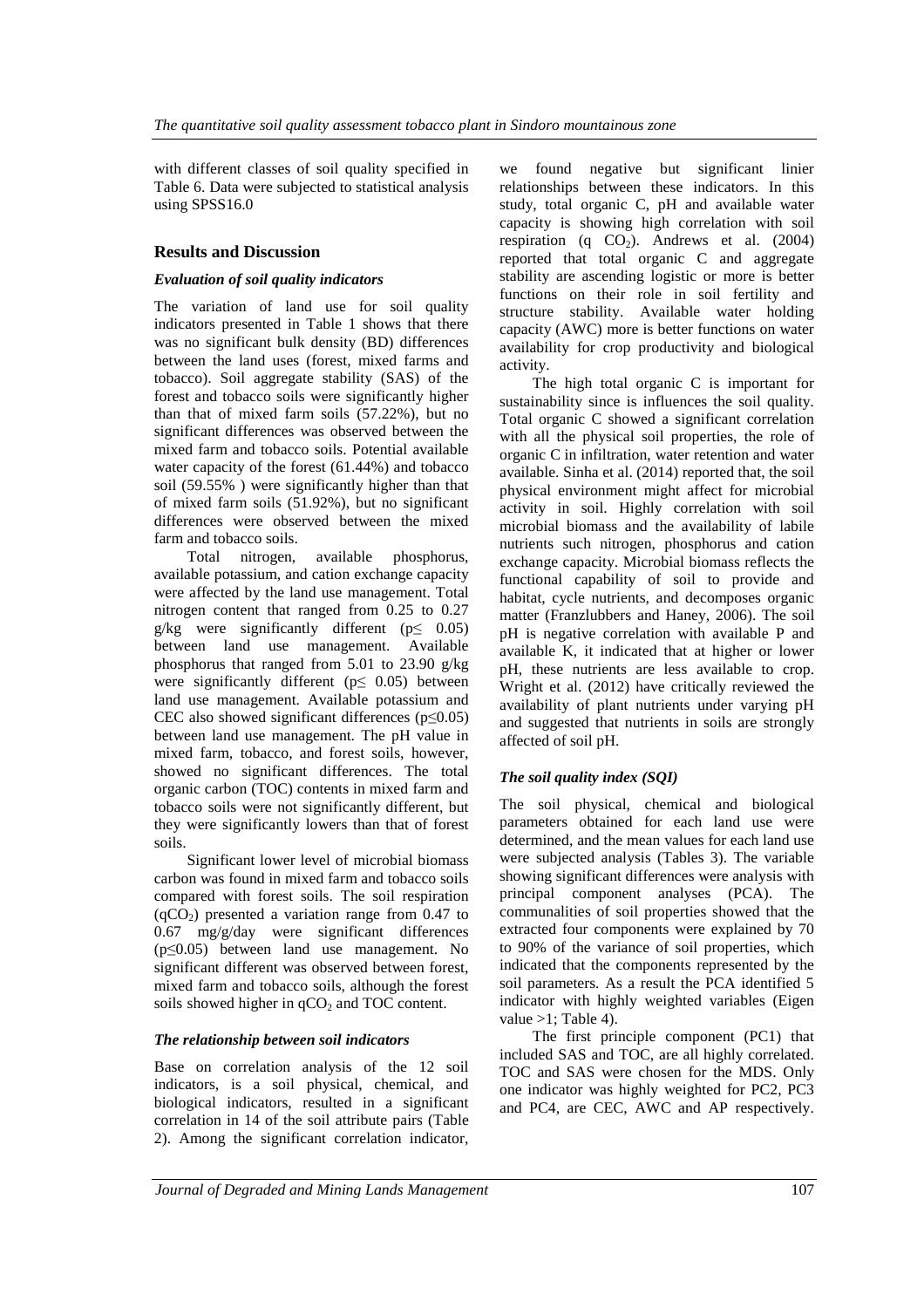| <b>Land Use</b>   | <b>Soil Physical Indicators</b> |               |        |           | <b>Soil Chemical indicators</b> |                            |         |         | <b>Soil Biological Indicators</b> |                  |        |        |
|-------------------|---------------------------------|---------------|--------|-----------|---------------------------------|----------------------------|---------|---------|-----------------------------------|------------------|--------|--------|
|                   | <b>SD</b>                       | SAS           | BD     | AWC       | pH                              | TN                         | АP      | AК      | CEC                               | qCO <sub>2</sub> | MBC    | TOC    |
|                   | (cm                             | $\frac{9}{0}$ | (Mg/m` | $%$ Vol.) |                                 | $(\mathbf{g}/\mathbf{kg})$ | (mg/kg) | (mg/kg) | (cmol/kg)                         | (mg/g/day)       | (g/kg) | (g/kg) |
| Forest            | 82.1                            | 71.11         | .07    | 61.44     | 5.94                            | 0.25                       | 5.01    | 0.27    | 30.13                             | 0.56             | 0.53   | 8.37   |
| mixed farms       | 82.1                            | 57.22         | .32    | 51.92     | 5.94                            | 0.24                       | 16.57   | 0.25    | 29.69                             | 0.67             | 0.45   | 5.44   |
| Tobacco           | 82.1                            | 62.22         | .19    | 59.55     | 5.94                            | 0.27                       | 23.90   | 0.37    | 29.87                             | 0.47             | 0.45   | 6.90   |
| Significant-level | ns                              |               | ns     |           | ns                              | ∗                          | **      | ∗       | ⋇                                 | $\ast$           | $\ast$ | ⋇      |

Table 1. The mean soil physical properties measurement for difference of land use

 $SD = Soil$  depth,  $SAS = Soil$  aggregate stability,  $BD = Bulk$  density,  $AWC = Avallab$  water capacity,  $TN = total$  nitrogen,  $AP = Avallab$  phosphorus,  $AK = CD$ Available potassium, CEC = Cation exchange capacity,  $qCO_2$  = Soil respiration, MBC = microbial biomass carbon, TOC = total organic carbon. Significant at 0.05 (\*), and 0.01 (\*\*) level of probability; ns = not significant.

Tabel 2 . Matrix correlation of soil indicators

| <b>Indicators</b> | qCO <sub>2</sub> | <b>MBC</b>           | <b>TOC</b> | TN      | AК      | <b>CEC</b> | pH        | <b>AP</b>  | <b>SD</b> | BV      | <b>AWC</b> | <b>SAS</b> |
|-------------------|------------------|----------------------|------------|---------|---------|------------|-----------|------------|-----------|---------|------------|------------|
| qCO <sub>2</sub>  |                  |                      |            |         |         |            |           |            |           |         |            |            |
| <b>MBC</b>        | $-.295$          |                      |            |         |         |            |           |            |           |         |            |            |
| <b>TOC</b>        | $-.481$ **       | .226                 |            |         |         |            |           |            |           |         |            |            |
| TN                | $-.243$          | $.401*$              | .248       |         |         |            |           |            |           |         |            |            |
| AK                | .074             | .261                 | $-.063$    | .121    |         |            |           |            |           |         |            |            |
| <b>CEC</b>        | $-.111$          | $-.342$ <sup>*</sup> | $-.052$    | .012    | $-.371$ |            |           |            |           |         |            |            |
| pH                | $.362*$          | $-.300$              | $-.172$    | .117    | $-.078$ | .158       |           |            |           |         |            |            |
| AP                | .067             | $-.117$              | $-.568$ ** | .117    | .258    | .053       | .070      |            |           |         |            |            |
| <b>SD</b>         | .090             | .077                 | $-.063$    | $.434*$ | $-.068$ | .089       | $.721$ ** | .033       |           |         |            |            |
| BV                | .268             | $-.219$              | $-.380^*$  | $-.098$ | $-.058$ | .109       | $-.171$   | .229       | .050      |         |            |            |
| AWC               | $-.347$          | $-.079$              | $.503**$   | $-.012$ | $-.184$ | .098       | $-.200$   | $-.208$    | $-.197$   | $-.120$ |            |            |
| <b>SAS</b>        | $-.189$          | $-.138$              | $.461**$   | $-.051$ | .042    | .180       | .147      | $-.503$ ** | .053      | $-.405$ | .218       |            |

\*\*. Correlation is significant at the 0.01 level, \*. Correlation is significant at the 0.05 level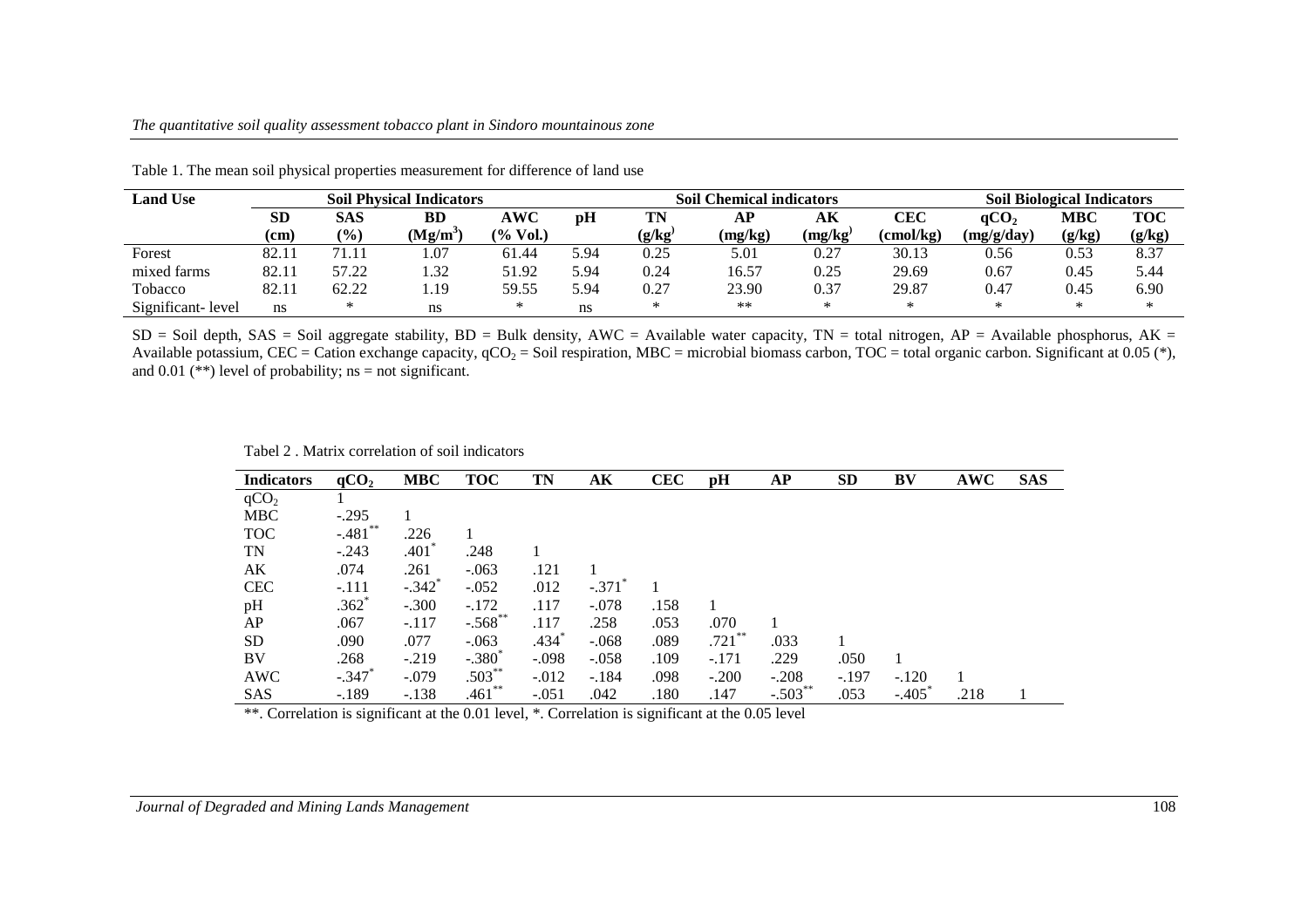Therefore, the final variable chosen for MDS included the following indicators; SAS, TOC, CEC, AP and AWC. The soil quality index was calculated only from the indicators was chosen for MDS (SAS, TOC, CEC, PAWC and AP); this variable identified as indicators of soil quality. Each indicator was assigned scores, based on the weighting coefficient factors for MDS variable was determined with the PCA result. Therefore the weighting factor for the variable in PC1 (SAS, and TOC), PC2 (CEC), PC3 (PAWC) and PC4 (AP), are 0.945, 0.490, 0.991, 0.945, and 0.983 respectively. The scores of SQI were calculated with Equation (1), and there were significant differences between the forest, mixed farming, and tobacco land uses.

| <b>Statistical parameter</b> | PC1     | PC2     | PC <sub>3</sub> | PC4     | <b>Communalities</b> |
|------------------------------|---------|---------|-----------------|---------|----------------------|
| Eigen value                  | 1.527   | 1.398   | 1.340           | 1.315   |                      |
| % of Variance                | 26.182  | 28.454  | 19.766          | 21.439  |                      |
| Cumulative variance          | 26.182  | 54.636  | 74.402          | 95.841  |                      |
| Eigen value soil indicator   |         |         |                 |         |                      |
| qCO <sub>2</sub>             | $-.185$ | $-.154$ | $-.295$         | .003    | .15                  |
| <b>MBC</b>                   | $-.086$ | $-.357$ | .000            | $-.131$ | .15                  |
| <b>TOC</b>                   | .490    | $-.003$ | .391            | $-.438$ | .52                  |
| <b>TN</b>                    | $-.021$ | .020    | $-.019$         | .115    | .01                  |
| AK                           | .206    | $-.356$ | $-.120$         | .365    | .32                  |
| <b>CEC</b>                   | $-.071$ | .991    | $-.104$         | $-.048$ | 1.00                 |
| pH                           | .133    | .152    | $-.303$         | .099    | .14                  |
| AP                           | $-.334$ | .069    | $-.057$         | .938    | 1.00                 |
| <b>SD</b>                    | .046    | .080    | $-.284$         | .036    | .09                  |
| BV                           | $-.432$ | .080    | $-.038$         | .084    | .20                  |
| AWC                          | .226    | .210    | .945            | $-.099$ | .99                  |

Table 3. Results of the PCA of statistically significant soil indicators

The SQI for three land use system in Sindoro mountain (forest, mixed farm, and tobacco) were 0.60, 0.47, and 0.57 respectively. The comparison of these rates with soil quality classes showed that the soil quality were established presented moderate to good level of quality class of SQI (Table 4).

Table 4. Soil quality classes

| Soil quality                       | <b>Scale</b>  | <b>Classes</b> |  |  |  |  |
|------------------------------------|---------------|----------------|--|--|--|--|
| Very good                          | $0.80 - 1$    |                |  |  |  |  |
| Good                               | $0.60 - 0.79$ | 2              |  |  |  |  |
| Moderate                           | $0.35 - 0.59$ | 3              |  |  |  |  |
| Low                                | $0.20 - 0.34$ |                |  |  |  |  |
| Very low<br>$0 - 0.19$             |               |                |  |  |  |  |
| (Modified from Cantu et al., 2007) |               |                |  |  |  |  |

The low value of index implied that soil quality under land use system is bad, the result indicated that land use system in Sindoro mountain generally deteriorate the physical, chemical and biological soils properties. Sinha et al. (2014) reported that soil quality under continuous cropping system in the arid ecosystem of India generally deteriorate the physical, chemical, and biological soil quality indicators. Although the physical, chemical, and biological indicators of soil quality generally declined in this land use; available P, available K, and bulk density increased. The increase in available P and K is because of the long term fertilizer applications (organic and inorganic fertilizer). According to Dang (2007), the physical, chemical, and biological indicators of soil quality generally declined in response to long term cultivation in the tea fields, but total P and bulk density tended to increase with same time. The soil physical indicator strongly influence soil function and determine potential land use. The high bulk density may affect plant root growth, soil aggregate stability is considered one the most important indicators of soil degradation, also closely related for many intrinsic soil properties, e.g., soil organic matter and nutrient cycle (Tesfahunegn et al., 2011).

## **Conclusion**

The soil quality in Sindoro Mountain has considerable changed. The soil quality levels for